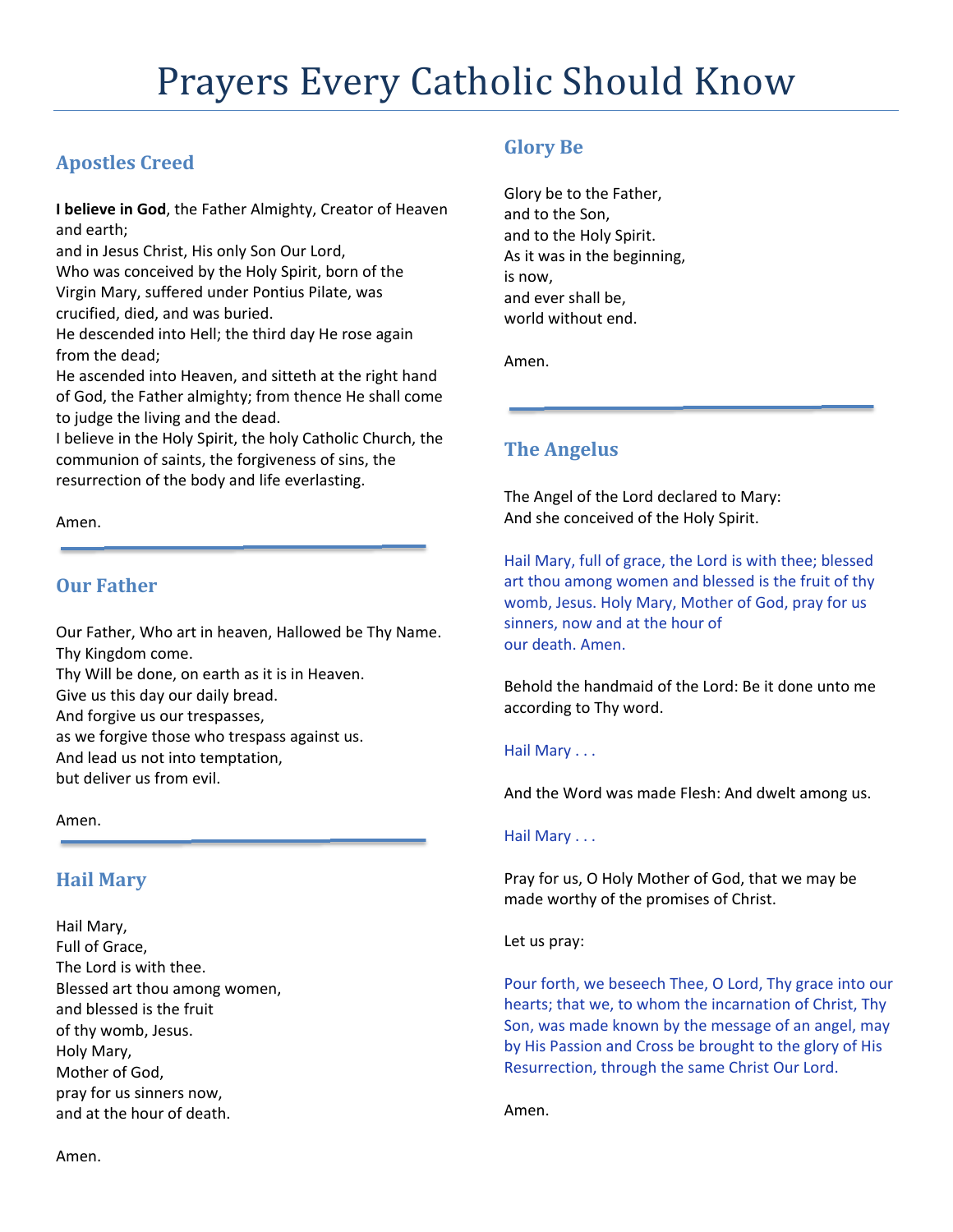# Prayers Every Catholic Should Know

# **Act of Contrition**

O my God,

I am heartily sorry for having offended Thee, and I detest all my sins, because I dread the loss of heaven, and the pains of hell; but most of all because they offend Thee, my God, Who are all good and deserving of all my love. I firmly resolve, with the help of Thy grace, to confess my sins, to do penance, and to amend my life.

Amen.

## **The Anima Christi**

Soul of Christ, sanctify me Body of Christ, save me Blood of Christ, inebriate me Water from Christ's side, wash me Passion of Christ, strengthen me O good Jesus, hear me Within Thy wounds hide me Suffer me not to be separated from Thee From the malicious enemy defend me In the hour of my death call me And bid me come unto Thee That I may praise Thee with Thy saints and with Thy angels Forever and ever

Amen.

### **Doxology**

Glory Be to the Father, and to the Son, and to the Holy Spirit. As it was in the beginning, is now and will be for ever and ever.

## **Prayer to your Guardian Angel**

Angel of God, my guardian dear, To whom God's love commits me here, Ever this day, be at my side, To light and guard, Rule and guide.

Amen.

## **Prayer to St. Michael the Archangel**

St. Michael the Archangel, defend us in battle. Be our defense against the wickedness and snares of the Devil. May God rebuke him, we humbly pray, and do thou, O Prince of the heavenly hosts, by the power of God, thrust into hell Satan, and all the evil spirits, who prowl about the world seeking the ruin of souls.

#### Amen.

## **Morning Offering**

O Jesus, through the Immaculate Heart of Mary, I offer You my prayers, works, joys and sufferings of this day for all the intentions of Your Sacred Heart, in union with the Holy Sacrifice of the Mass throughout the world, in reparation for my sins, for the intentions of all my relatives and friends, and in particular for the intentions of the Holy Father.

Amen.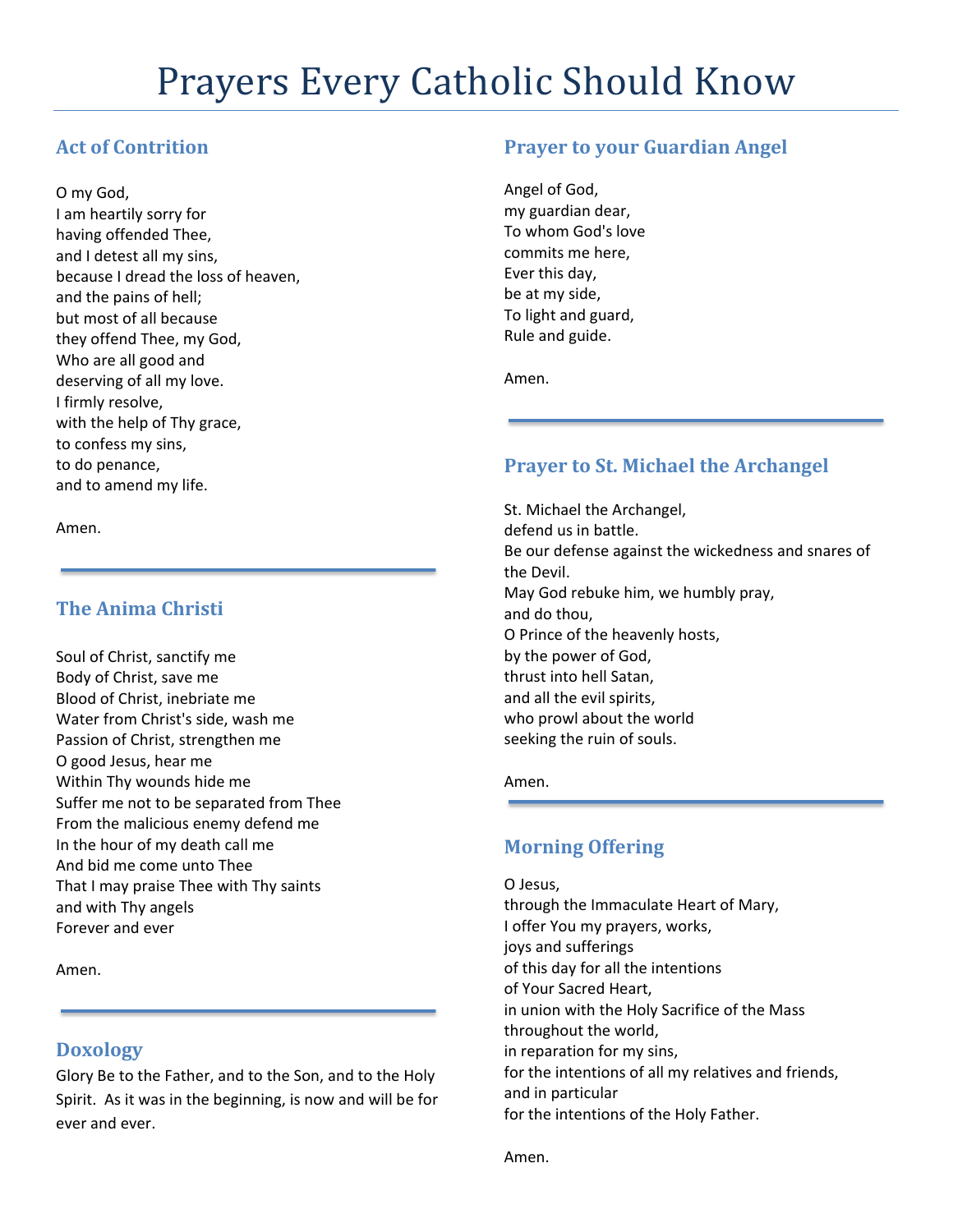## **Memorare**

Remember, O most gracious Virgin Mary, that never was it known that anyone who fled to thy protection, implored thy help, or sought thine intercession was left unaided.

Inspired by this confidence, I fly unto thee, O Virgin of virgins, my mother; to thee do I come, before thee I stand, sinful and sorrowful. O Mother of the Word Incarnate, despise not my petitions, but in thy mercy hear and answer me.

Amen.

# **Prayer for Vocations**

O Holy Spirit, Spirit of wisdom and divine love, impart Your knowledge, understanding, and counsel to youth that they may know the vocation wherein they can best serve God. Give them courage and strength to follow God's holy will. Guide their uncertain steps, strengthen their resolutions, shield their chastity, fashion their minds, conquer their hearts, and lead them to the vineyards where they will labor in God's holy service. Amen.

# **The Holy Rosary**

Start by making the sign of the Cross:

In the name of the Father, and of the Son and of the Holy Spirit. Amen.

Then recite the Creed:

I believe in God, the Father almighty, Creator of heaven and earth, and in Jesus Christ, His only Son, our Lord. He was conceived by the Holy Spirit, and born of the Virgin Mary. He suffered under Pontius Pilate, was crucified, died and was buried. He descended into hell.

On the third day He rose again. He ascended into heaven, and is seated at the right hand of God the Father Almighty. He will come again to judge the living and the dead. I believe in the Holy Spirit, the Holy Catholic Church, the communion of saints, the forgiveness of sins, the resurrection of the body, and life everlasting.

#### Amen.

Then say 1 "Our Father", 3 "Hail Mary's" for the virtues of Faith, Hope and Charity; and then 1 "Glory Be":

OUR FATHER, Who art in heaven, Hallowed be Thy Name. Thy Kingdom come, Thy Will be done, On earth as it is in Heaven. Give us this day, our daily bread, And forgive us our trespasses, as we forgive those who trespass against us. And lead us not into temptation, but deliver us from evil. Amen.

HAIL MARY, Full of Grace, The Lord is with thee. Blessed art thou among women, and blessed is the fruit of thy womb, Jesus. Holy Mary, Mother of God, pray for us sinners now, and at the hour of death. Amen.

GLORY BE to the Father, and to the Son, and to the Holy Spirit. As it was in the beginning, is now, and ever shall be, world without end. Amen.

The Rosary is divided into three parts, each having five mysteries. While meditating on the Mysteries, recite:

 1 "Our Father" 10 "Hail Mary's" and 1 "Glory Be"

for each Mystery.

After each Mystery the "Fatima Prayer" is said.

O my Jesus, forgive us our sins, save us from the fire of hell, lead all souls to heaven, especially those who are in most need of Thy mercy.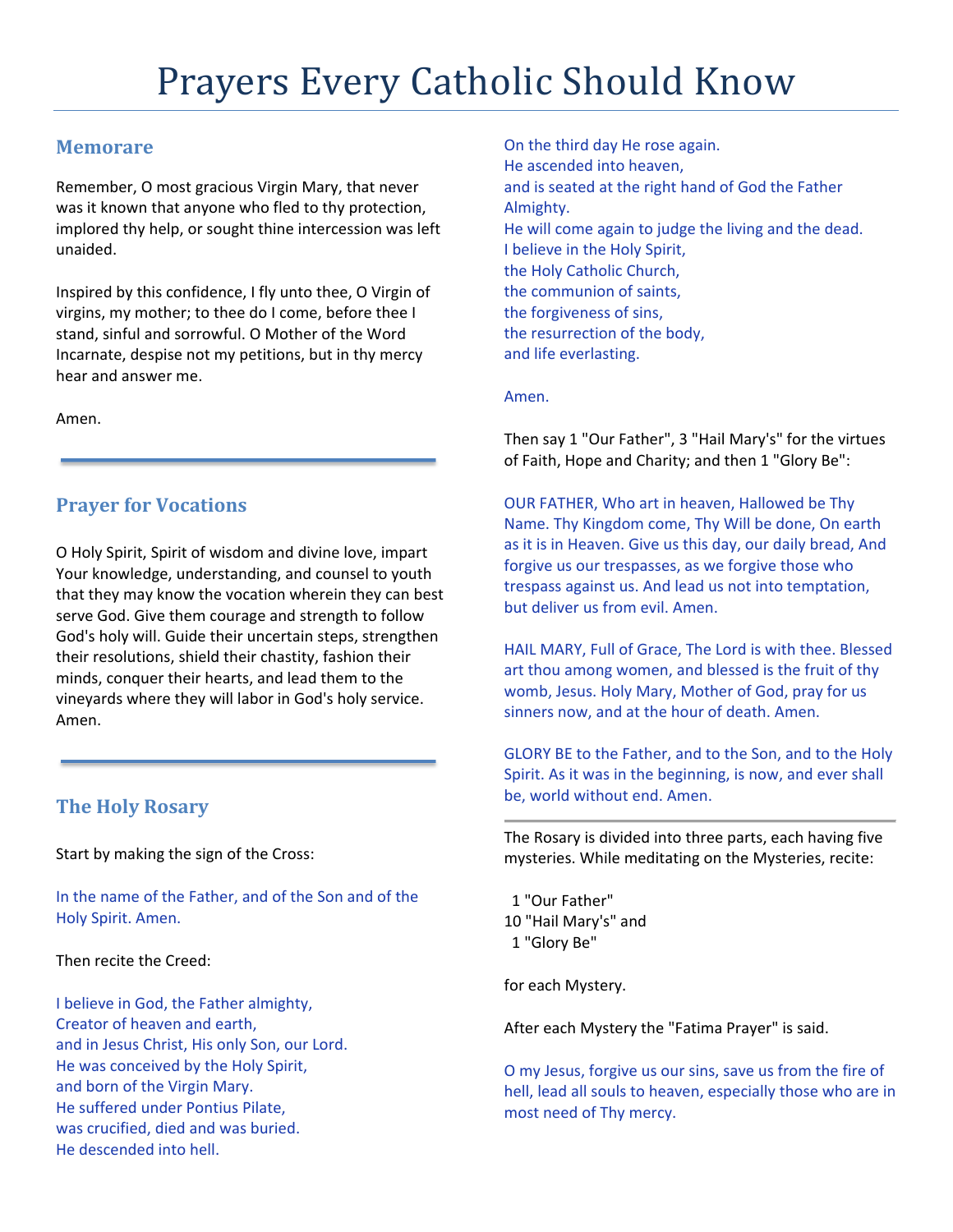# Prayers Every Catholic Should Know

All together this makes up one decade.

After the completion of the five mysteries (five decades), the "Hail Holy Queen" is said

Hail, holy Queen, mother of mercy, our life, our sweetness, and our hope. To thee do we cry, poor banished children of Eve. To thee do we send up our sighs mourning and weeping in this valley of tears. Turn then, most gracious advocate, thine eyes of mercy toward us, and after this our exile show us the blessed fruit of thy womb, Jesus. O clement, O loving, O sweet Virgin Mary.

Pray for us, O Holy Mother of God.

That we may be made worthy of the promises of Christ.

#### THE MYSTERIES OF THE ROSARY

THE JOYFUL MYSTERIES ( Mondays and Saturdays, may be said on Sundays during Advent and Christmas):

1. The Annunciation

- 2. The Visitation
- 3. The Nativity
- 4. The Presentation
- 5. The Finding of Jesus in the Temple

#### THE SORROWFUL MYSTERIES

(Tuesdays and Fridays, may be said on Sundays during Lent ):

- 1. The Agony in the Garden
- 2. The Scourging at the Pillar
- 3. The Crowning with Thorns
- 4. The Carrying of the Cross
- 5. The Crucifixion

THE GLORIOUS MYSTERIES (Wednesdays and Sundays):

- 1. The Resurrection
- 2. The Ascension
- 3. The Descent of the Holy Spirit
- 4. The Assumption of the Blessed Virgin Mary
- 5. The Coronation of the Blessed Virgin Mary

THE LUMINOUS MYSTERIES (Thursdays):

- 1. The Baptism in the Jordan
- 2. The Wedding at Cana
- 3. Proclamation of the Kingdom
- 4. The Transfiguration
- 5. Institution of the Eucharist

# **The Magnificat**

My soul proclaims the greatness of the Lord, my spirit rejoices in God my Savior for he has looked with favor on his lowly servant. From this day all generations will call me blessed: the Almighty has done great things for me, and holy is his Name.

He has mercy on those who fear him in every generation. He has shown the strength of his arm, he has scattered the proud in their conceit.

He has cast down the mighty from their thrones, and has lifted up the lowly. He has filled the hungry with good things, and the rich he has sent away empty.

He has come to the help of his servant Israel for he remembered his promise of mercy, the promise he made to our fathers, to Abraham and his children forever.